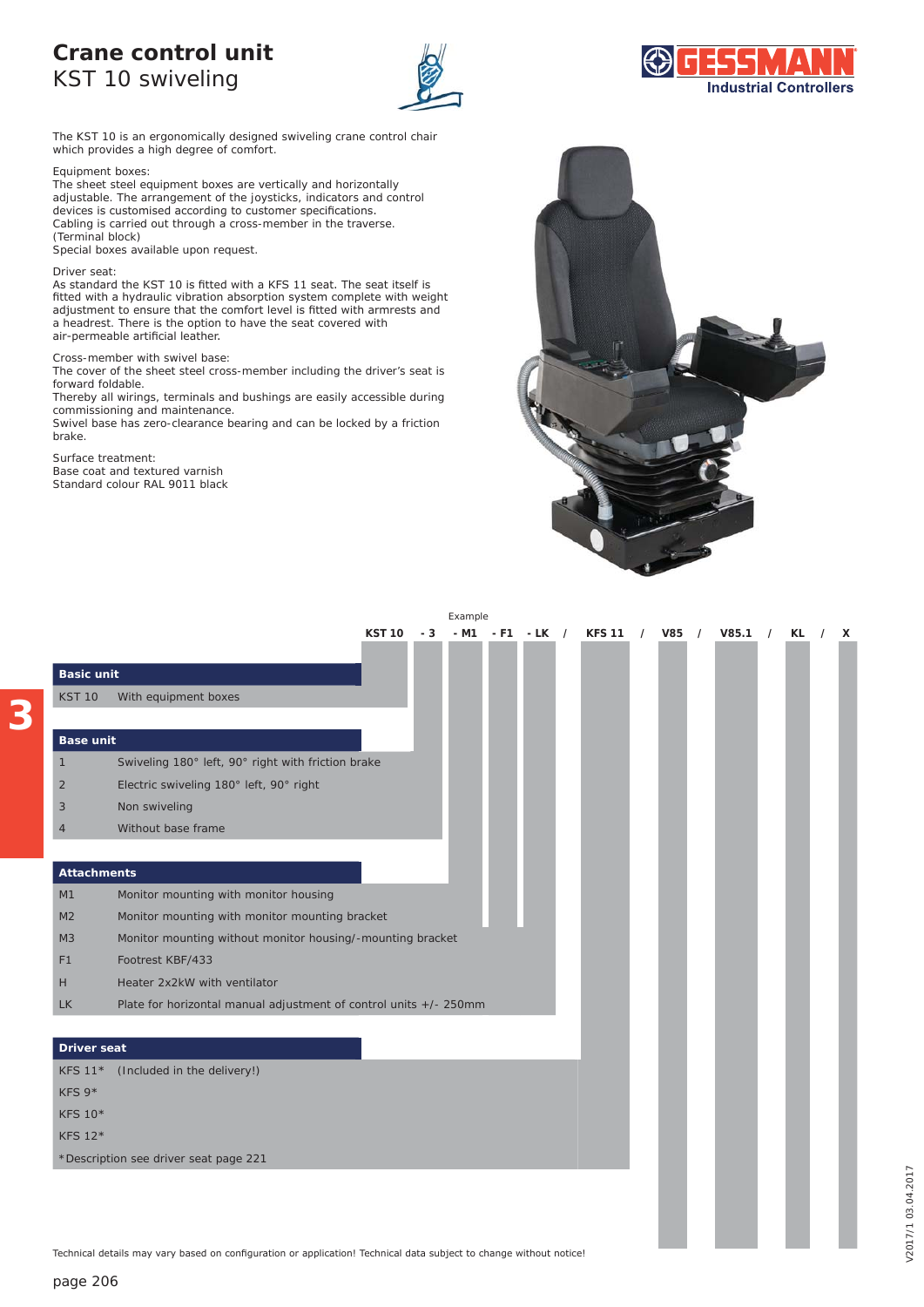# **Crane control unit**

KST 10 swiveling



|                              |                                    | KST 10 |  |  |  | V64 | V64.1 | KL | x |
|------------------------------|------------------------------------|--------|--|--|--|-----|-------|----|---|
|                              |                                    |        |  |  |  |     |       |    |   |
| Mounting for equipment boxes |                                    |        |  |  |  |     |       |    |   |
| $V_{\cdots}$                 | Multi-axis controller (see page 1) |        |  |  |  |     |       |    |   |

- S... Single-axis controller *(see page 86)*
- D... Double-handle controller *(see page 63)*
- N... Control-switch *(see page 124)*
- **...** *More command and indicating devices (see page 188)*

### **Wiring**

KL Without wiring, but terminal block built in each terminal

- KLV On terminal block 4mm² with single wire 1mm² each terminal
- KLV On SPS (SPS provision) with single wire 1mm² each terminal
- KLVA External wiring single wire highly flexible 1,5mm<sup>2</sup> 5m long each terminal

### **Special model**

X **Special / customer specified** 

X<sup>1</sup> Special painted

## **Option**

Radio remote control system